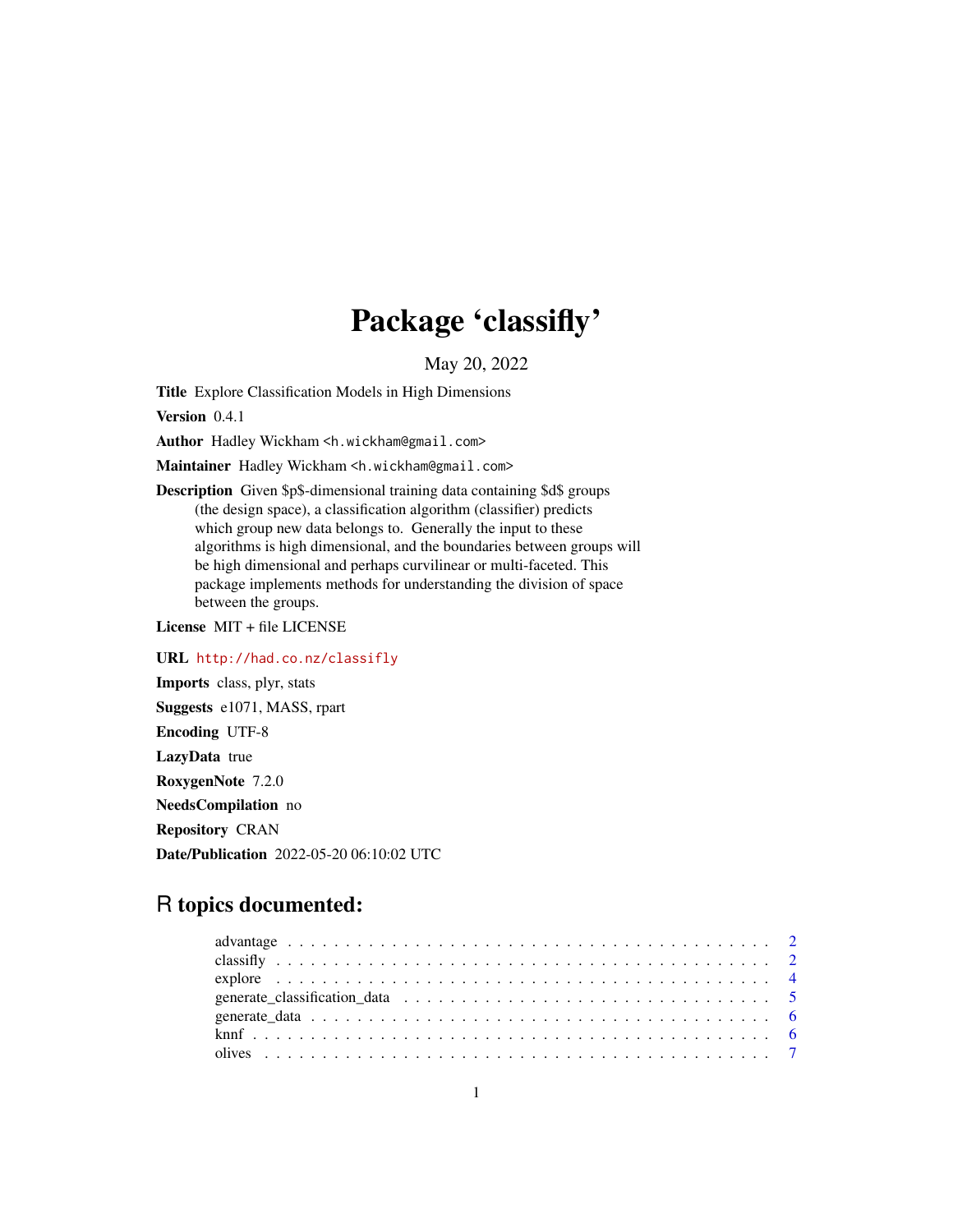#### <span id="page-1-0"></span> $2 \,$  classifly

| Index |  |  |  |  |  |  |  |  |  |  |  |  |  |  |  |  |  |  |  |  |  |  |
|-------|--|--|--|--|--|--|--|--|--|--|--|--|--|--|--|--|--|--|--|--|--|--|
|       |  |  |  |  |  |  |  |  |  |  |  |  |  |  |  |  |  |  |  |  |  |  |
|       |  |  |  |  |  |  |  |  |  |  |  |  |  |  |  |  |  |  |  |  |  |  |
|       |  |  |  |  |  |  |  |  |  |  |  |  |  |  |  |  |  |  |  |  |  |  |
|       |  |  |  |  |  |  |  |  |  |  |  |  |  |  |  |  |  |  |  |  |  |  |

<span id="page-1-1"></span>advantage *Calculate the advantage the most likely class has over the next most likely.*

#### Description

This is used to identify the boundaries between classification regions. Points with low (close to 0) advantage are likely to be near boundaries.

#### Usage

```
advantage(post)
```
#### Arguments

post matrix of posterior probabilities

| classifly | Classifly provides a convenient method to fit a classification function |
|-----------|-------------------------------------------------------------------------|
|           | and then explore the results in the original high dimensional space.    |

#### Description

This is a convenient function to fit a classification function and then explore the results using GGobi. You can also do this in two separate steps using the classification function and then [explore](#page-3-1).

#### Usage

```
classifly(
  data,
 model,
  classifier,
  ...,
  n = 10000,method = "nonaligned",
  type = "range"
)
```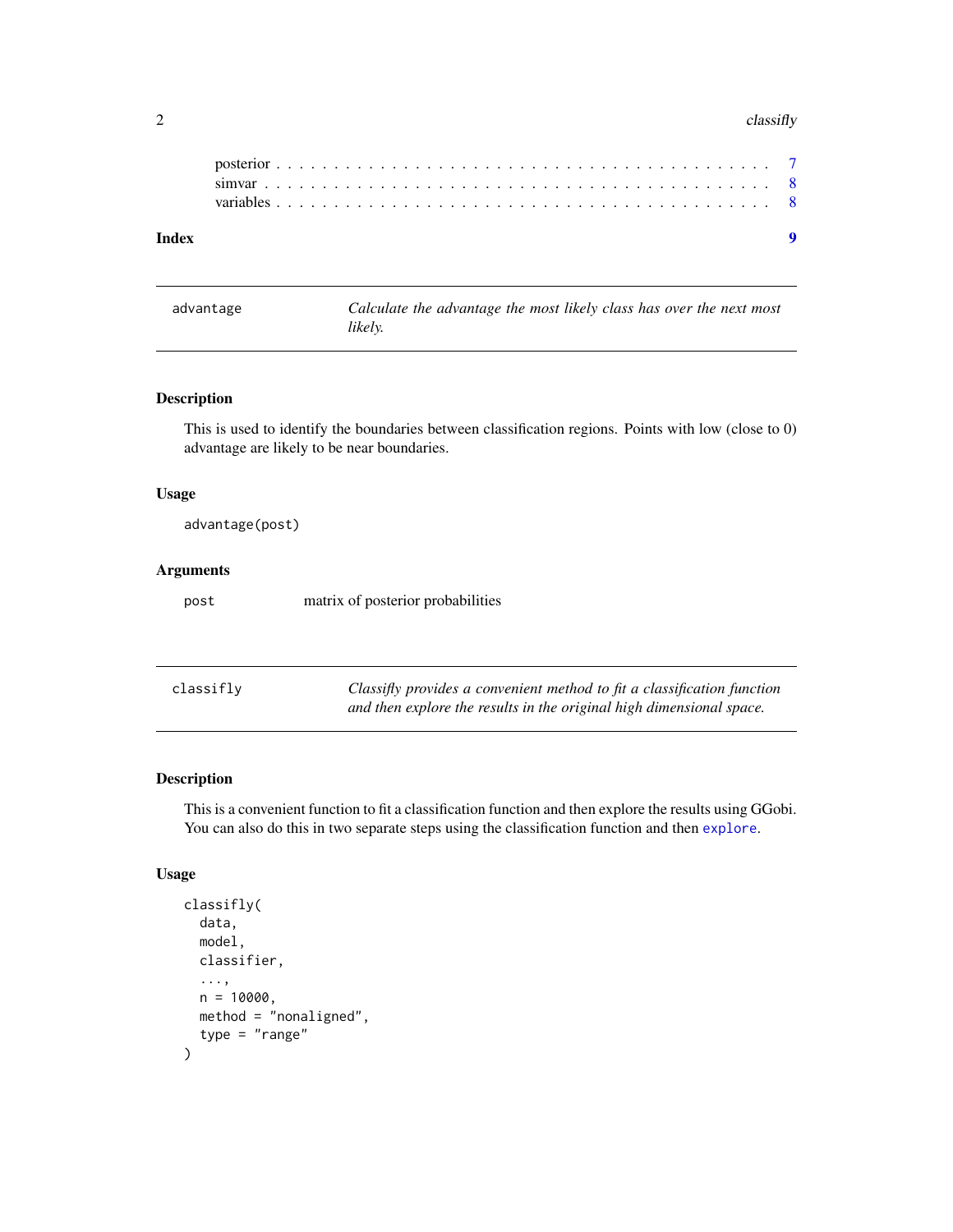#### <span id="page-2-0"></span> $\alpha$  classifly  $\beta$

#### Arguments

| data       | Data set use for classification                                                                                                                                                                                                                                            |
|------------|----------------------------------------------------------------------------------------------------------------------------------------------------------------------------------------------------------------------------------------------------------------------------|
| model      | Classification formula, usually of the form response $\sim$ predictors                                                                                                                                                                                                     |
| classifier | Function to use for the classification, eg. 1 da                                                                                                                                                                                                                           |
|            | Other arguments passed to classification function. For example. if you use<br>svm you need to use probabiltiy = TRUE so that posterior probabilities can be<br>retrieved.                                                                                                  |
| n          | Number of points to simulate. To maintain the illusion of a filled solid this needs<br>to increase with dimension. 10,000 points seems adequate for up to four of five<br>dimensions, but if you have more predictors than that, you will need to increase<br>this number. |
| method     | method to simulate points: grid, random or nonaligned (default). See simvar<br>for more details on the methods used.                                                                                                                                                       |
| type       | type of scaling to apply to data. Defaults to commmon range. See rescaler for<br>more details.                                                                                                                                                                             |

#### Details

By default in GGobi, points that are not on the boundary (ie. that have an advantage greater than the 5 to brush mode and choose include shadowed points from the brush menu on the plot window. You can then brush them yourself to explore how the certainty of classification varies throughout the space

Special notes:

- You should make sure the response variable is a factor
- For SVM, make sure to include probability = TRUE in the arguments to classifly

#### See Also

[explore](#page-3-1), <http://had.co.nz/classifly>

#### Examples

```
data(kyphosis, package = "rpart")
library(MASS)
classifly(kyphosis, Kyphosis ~ . , lda)
classifly(kyphosis, Kyphosis ~ . , qda)
classifly(kyphosis, Kyphosis ~ . , glm, family="binomial")
classifly(kyphosis, Kyphosis ~ . , knnf, k=3)
library(rpart)
classifly(kyphosis, Kyphosis ~ . , rpart)
if (require("e1071")) {
classifly(kyphosis, Kyphosis ~ . , svm, probability=TRUE)
classifly(kyphosis, Kyphosis ~ . , svm, probability=TRUE, kernel="linear")
```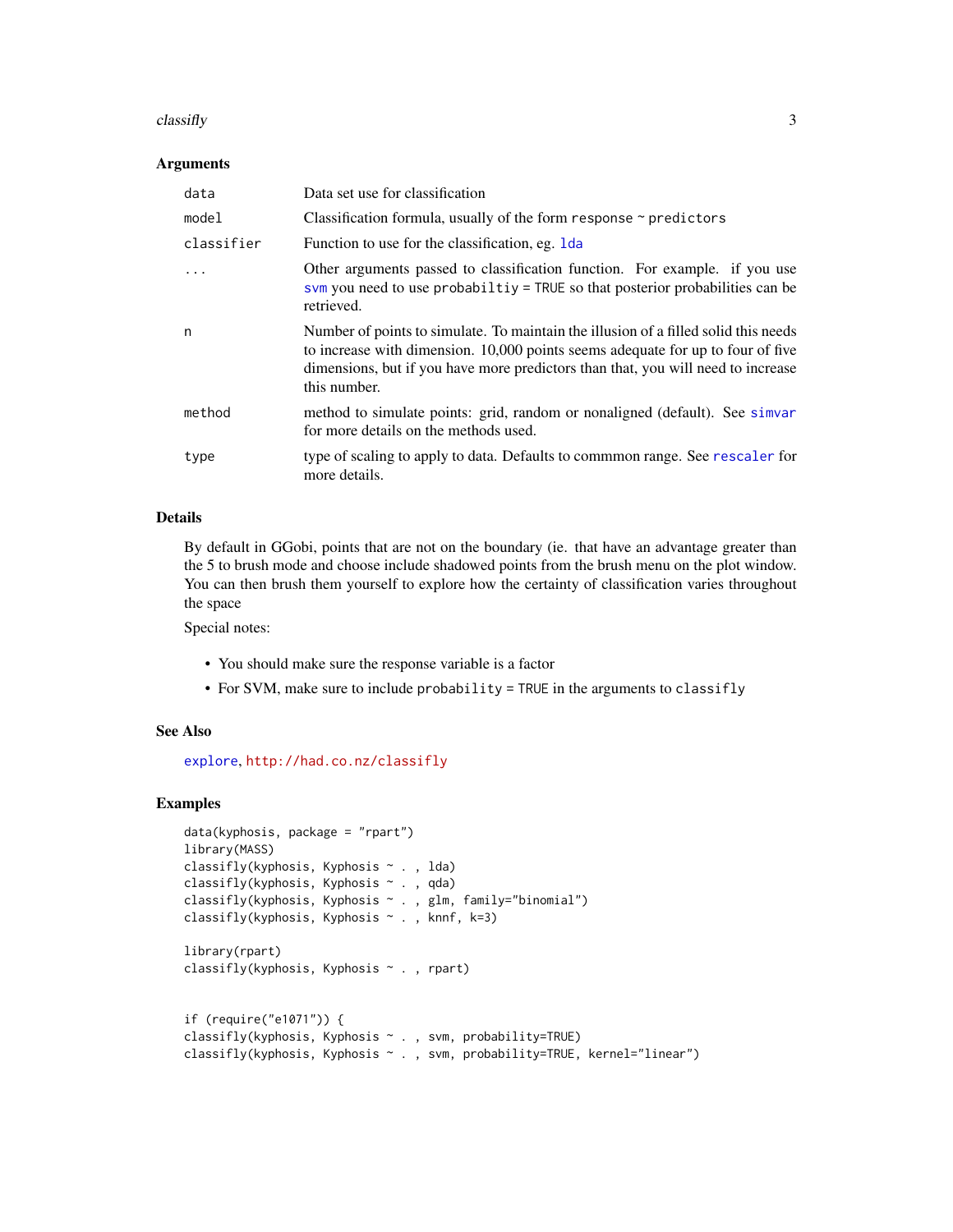#### 4 explore that the state of the state of the state of the state of the state of the state of the state of the state of the state of the state of the state of the state of the state of the state of the state of the state of

```
classifly(kyphosis, Kyphosis ~ . , best.svm, probability=TRUE,
   kernel="linear")
# Also can use explore directorly
bsvm \leq best.svm(Species\leq., data = iris, gamma = 2^(-1:1),
  cost = 2^(2++4), probability=TRUE)explore(bsvm, iris)
}
```
<span id="page-3-1"></span>

#### explore *Default method for exploring objects*

#### Description

The default method currently works for classification functions.

#### Usage

explore(model, data,  $n = 10000$ , method = "nonaligned", advantage = TRUE, ...)

#### Arguments

| model     | classification object                                      |
|-----------|------------------------------------------------------------|
| data      | data set used with classifier                              |
| n         | number of points to generate when searching for boundaries |
| method    | method to generate points, see generate_data               |
| advantage | only display boundaries                                    |
|           | other arguments not currently used                         |

#### Details

It generates a data set filling the design space, finds class boundaries (if desired) and then displays in a new ggobi instance.

#### Value

A [invisible](#page-0-0) data frame of class classifly that contains all the simulated and true data. This can be saved and then printed later to open with rggobi.

#### See Also

[generate\\_classification\\_data](#page-4-1), <http://had.co.nz/classifly>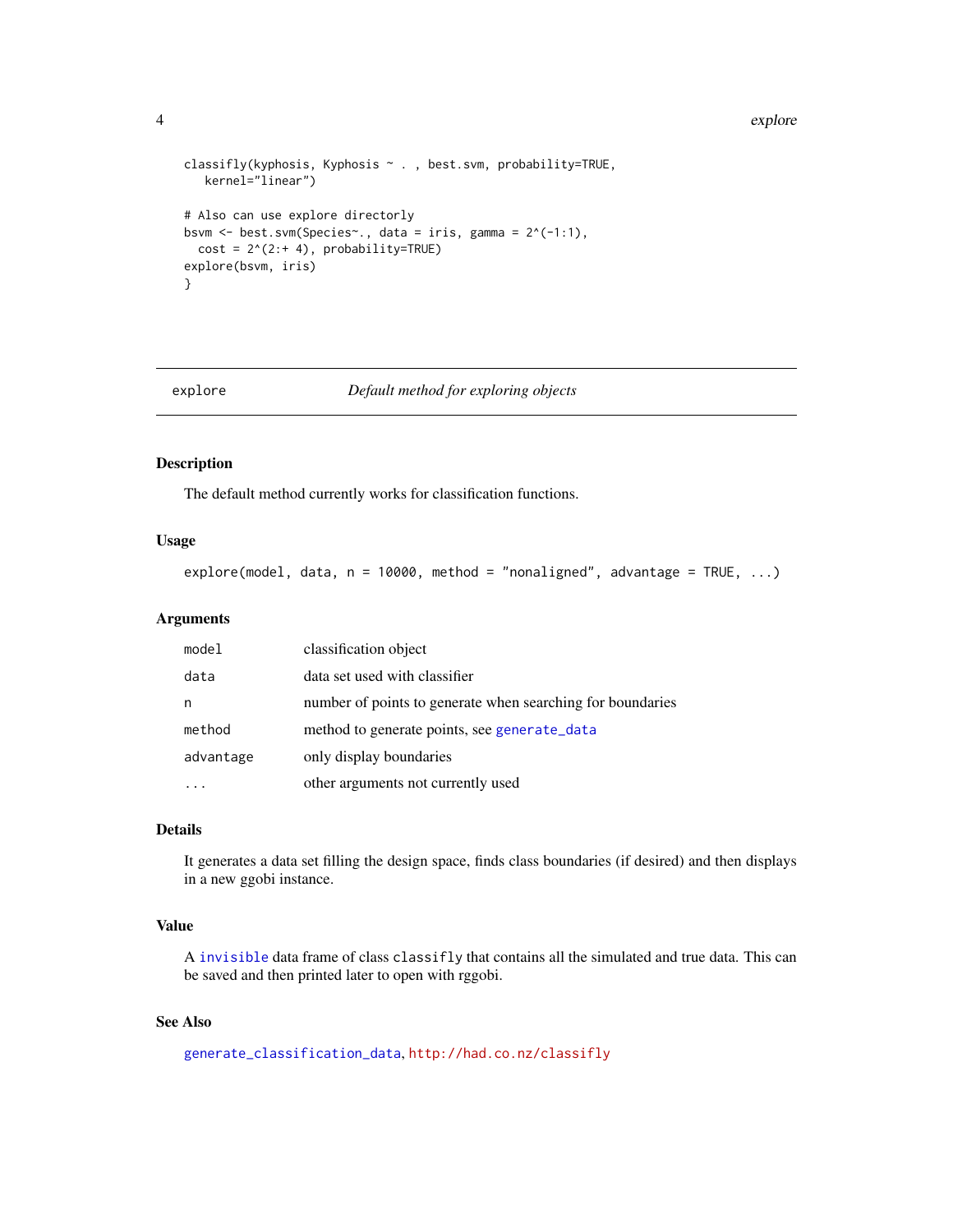<span id="page-4-0"></span>generate\_classification\_data 5

#### Examples

```
if (require("e1071")) {
bsvm <- best.svm(Species~., data = iris, gamma = 2^(-1:1),
  cost = 2^(2:+ 4), probability=TRUE)explore(bsvm, iris)
}
```
<span id="page-4-1"></span>generate\_classification\_data

*Generate classification data.*

#### Description

Given a model, this function generates points within the range of the data, classifies them, and attempts to locate boundaries by looking at advantage.

#### Usage

generate\_classification\_data(model, data, n, method, advantage)

#### Arguments

| model     | classification model                                                                                                                                                       |
|-----------|----------------------------------------------------------------------------------------------------------------------------------------------------------------------------|
| data      | data set used in model                                                                                                                                                     |
| n         | number of points to generate                                                                                                                                               |
| method    | method to use, currently either grid (an evenly spaced grid), random (uniform<br>random distribution across cube), or nonaligned ( $grid + some$ random peturba-<br>tionb) |
| advantage | if TRUE, compute advantage, otherwise don't                                                                                                                                |

#### Details

If posterior probabilities of classification are available, then the [advantage](#page-1-1) will be calculated directly. If not, [knn](#page-0-0) is used calculate the advantage based on the number of neighbouring points that share the same classification. Because knn is  $\mathcal{S}O(n^2)\$  this method is rather slow for large (>20,000 say) data sets.

By default, the boundary points are identified as those below the 5th-percentile for advantage.

#### Value

data.frame of classified data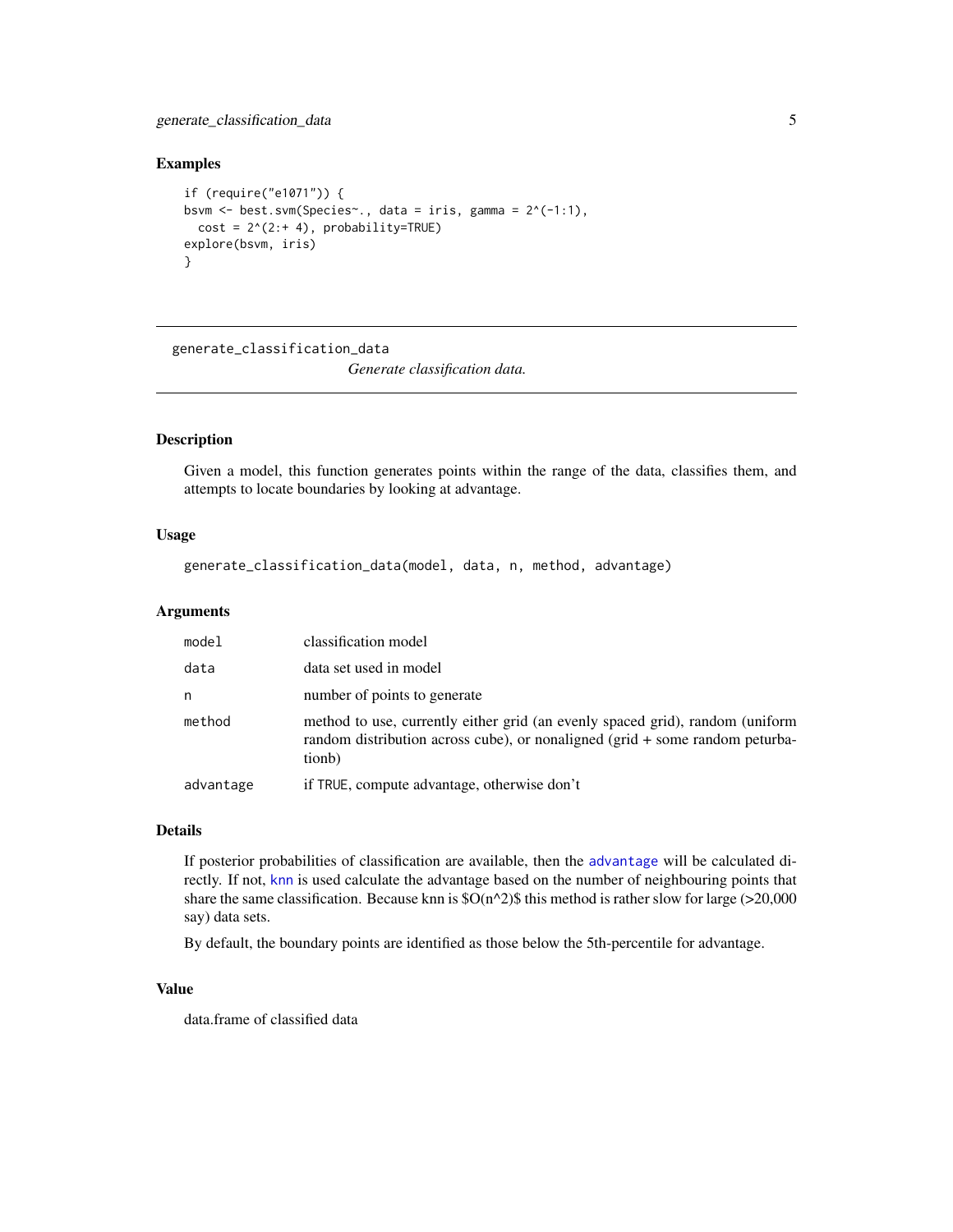<span id="page-5-1"></span><span id="page-5-0"></span>

#### Description

This method generates new data that fills the range of the supplied datasets.

#### Usage

```
generate_data(data, n = 10000, method = "grid")
```
#### Arguments

| data   | data frame                         |
|--------|------------------------------------|
| n      | desired number of new observations |
| method | method to use, see simvar          |

| knnf | A wrapper function for knn to allow use with classifly. |  |
|------|---------------------------------------------------------|--|
|------|---------------------------------------------------------|--|

#### Description

A wrapper function for [knn](#page-0-0) to allow use with classifly.

#### Usage

knnf(formula, data, k = 2)

#### Arguments

| formula | classification formula      |
|---------|-----------------------------|
| data    | training data set           |
| k       | number of neighbours to use |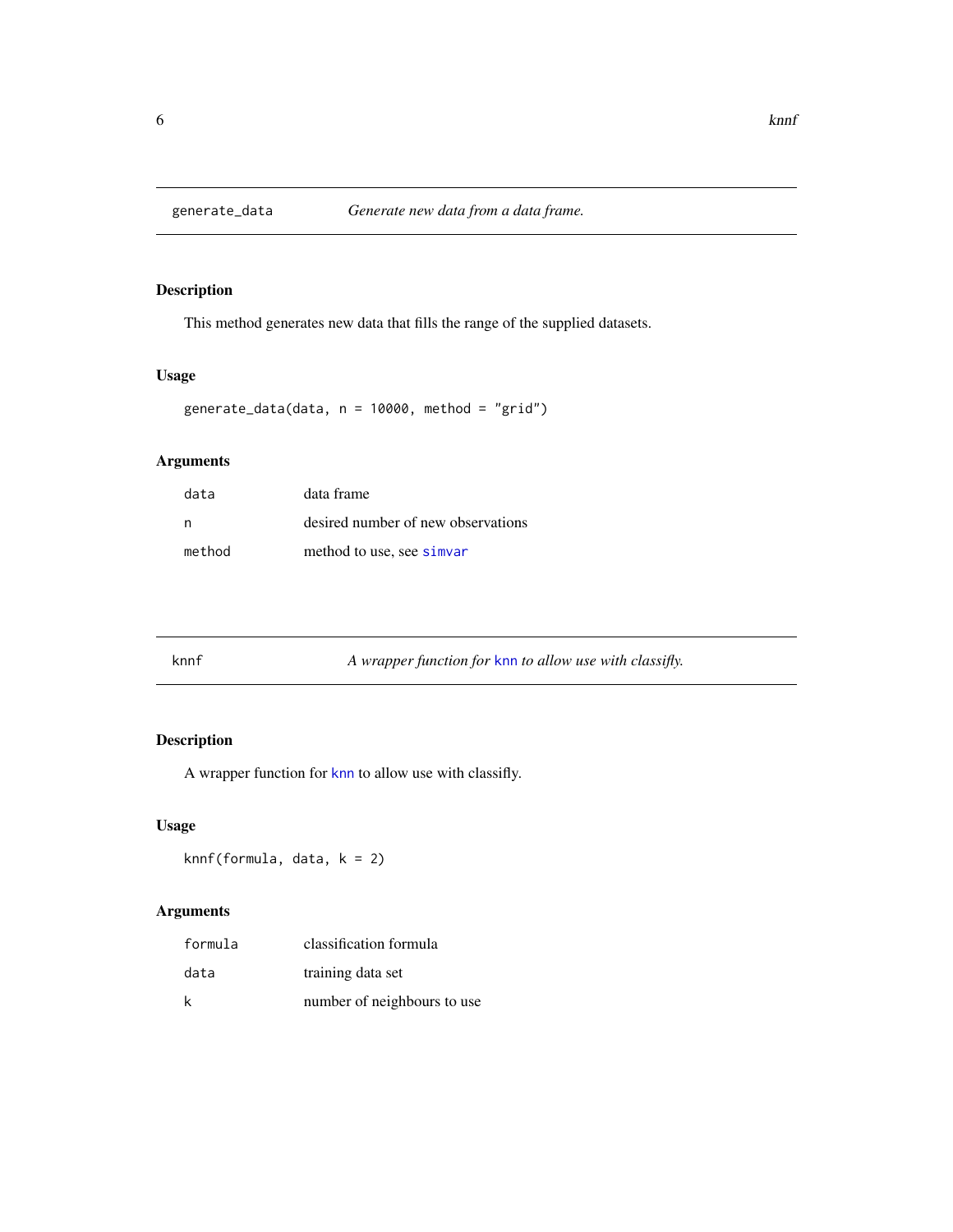<span id="page-6-0"></span>olives the contract of the contract of the contract of the contract of the contract of the contract of the contract of the contract of the contract of the contract of the contract of the contract of the contract of the con

olives *Olives*

#### Description

The olive oil data consists of the percentage composition of 8 fatty acids (palmitic, palmitoleic, stearic, oleic, linoleic, linolenic, arachidic, eicosenoic) found in the lipid fraction of 572 Italian olive oils. There are 9 collection areas, 4 from southern Italy (North and South Apulia, Calabria, Sicily), two from Sardinia (Inland and Coastal) and 3 from northern Italy (Umbria, East and West Liguria).

#### Format

A data frame with 244 rows and 7 variables

#### References

Forina, M. and Armanino, C. and Lanteri, S. and Tiscornia, E., Classification of olive oils from their fatty acid composition, 1983, in Food Research and Data Analysis, edited by Martens, H. and Russwurm Jr, H, pages 189-214.

posterior *Extract posterior group probabilities*

#### Description

Every classification method seems to provide a slighly different way of retrieving the posterior probability of group membership. This function provides a common interface to all of them

#### Usage

posterior(model, data)

#### Arguments

| model | model object           |
|-------|------------------------|
| data  | data set used in model |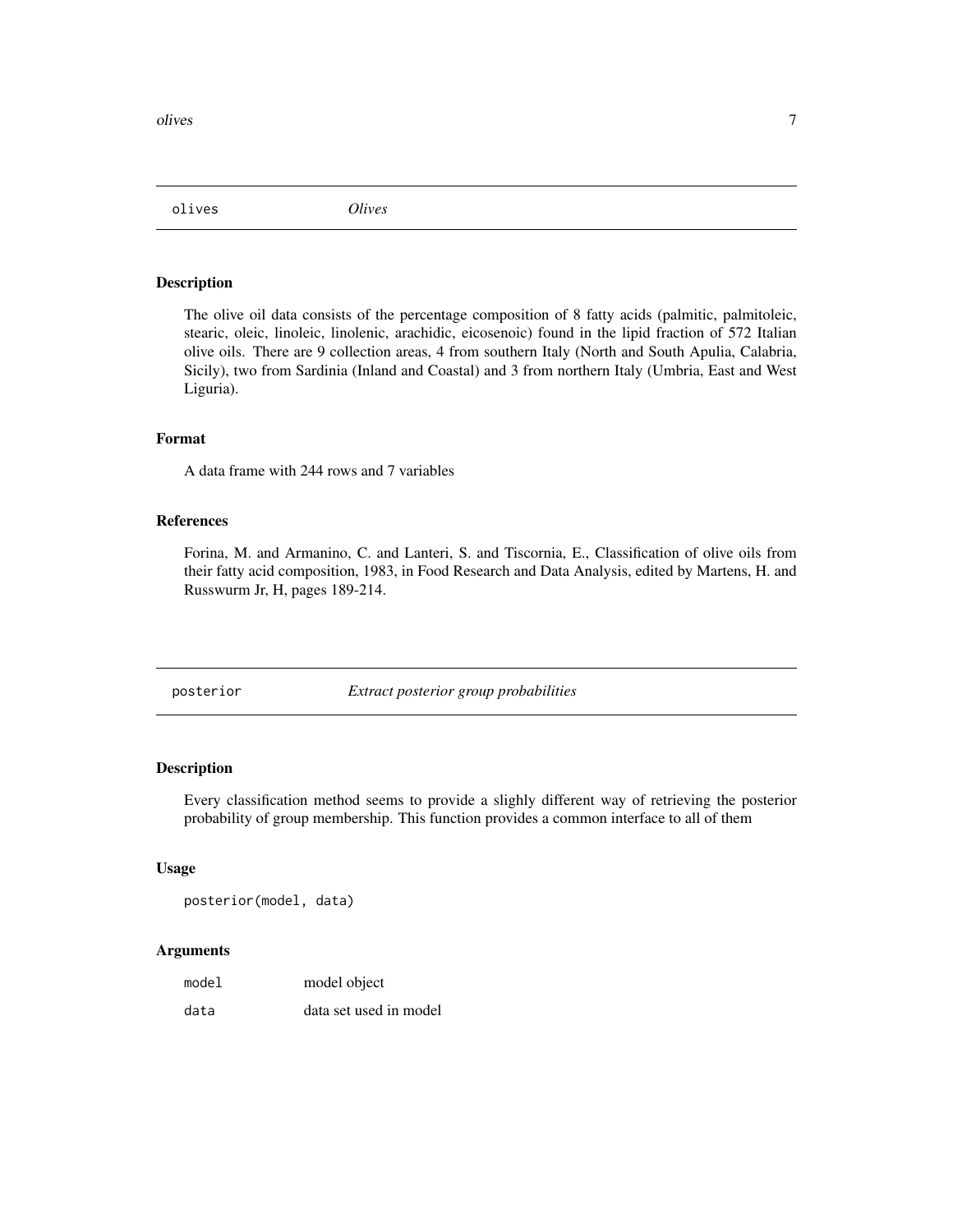<span id="page-7-1"></span><span id="page-7-0"></span>

#### Description

Given a vector of data this function will simulate data that could have come from that vector.

#### Usage

 $simar(x, n = 10, method = "grid")$ 

#### Arguments

|        | data vector                                            |
|--------|--------------------------------------------------------|
| n      | desired number of points (will not always be achieved) |
| method | grid simulation method. See details.                   |

#### Details

There are three methods to choose from:

- nonaligned (default): grid + some random peturbation
- grid: grid of evenly spaced observations. If a factor, all levels in a factor will be used, regardless of n
- random: a random uniform sample from the range of the variable

variables *Extract predictor and response variables for a model object.*

#### Description

Due to the way that most model objects are stored, you also need to supply the data set you used with the original data set. It currently doesn't support models fitted without using a data argument.

#### Usage

```
variables(model)
```
#### Arguments

model model object

#### Value

list containing response and predictor variables